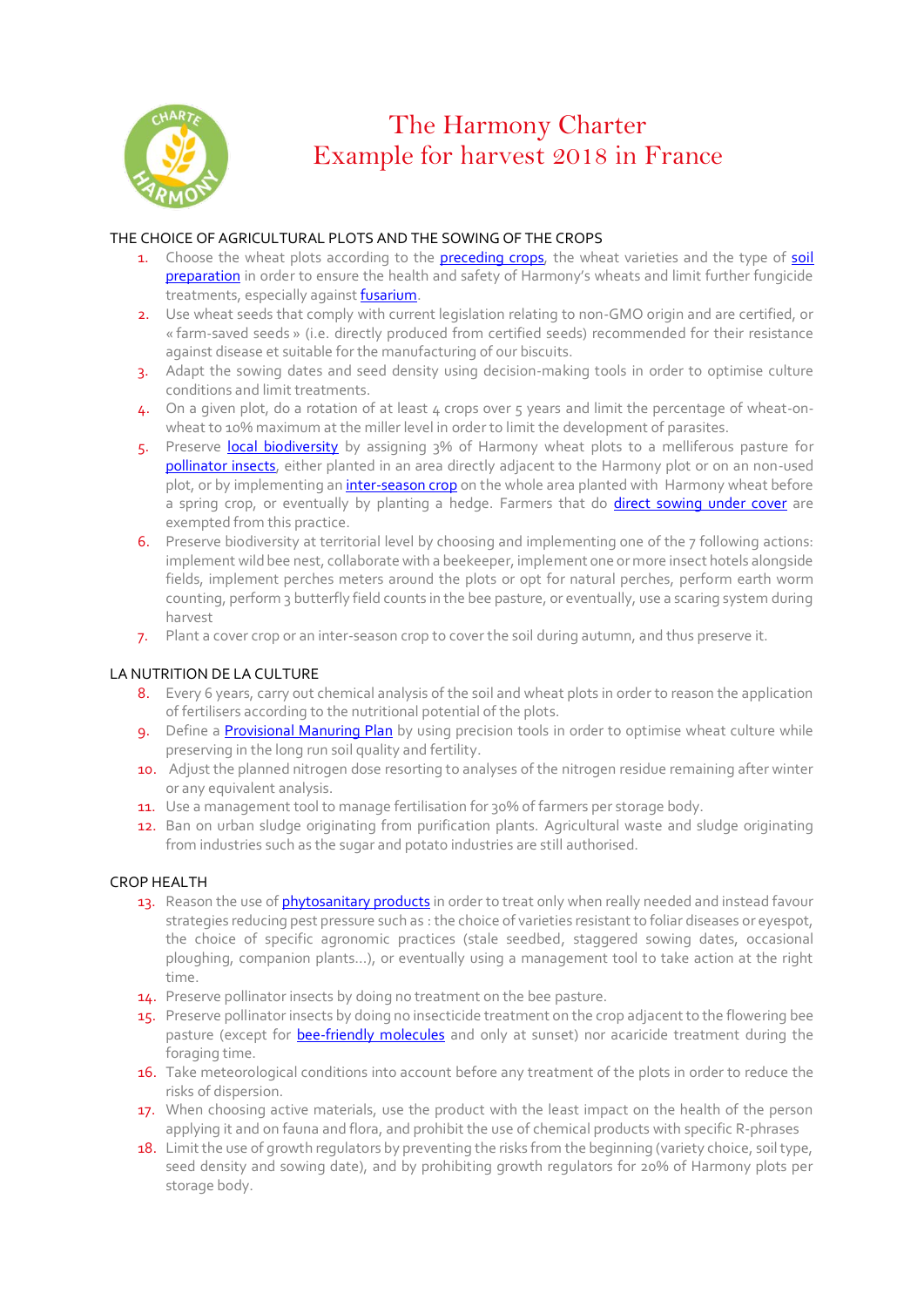

- 19. Have a plant health product store that complies with the regulations in force. Plant health products must be kept there in their original packaging, with their labels.
- 20. Get rid of tank bottom sludge and rinsing waters thanks to adapted filtering systems (biofilter or biobed) in order to limit these risks of environmental contamination.
- 21. Spraying equipment for treatments must be maintained, adjusted and rinsed properly before each use, and a self-inspection must be performed and its results recorded at least once a year in addition to the requlatory requirement for a third-party inspection every 5 year.
- 22. Have a system that avoids contamination of the water source used for filling the sprayer, in accordance with regulation.
- 23. Offer farmers alternative solutions such as biologic control or biostimulant product when existing and conduct an end-of-campaign assessment of their use and efficiency.

# IRRIGATION

24. Use reasoned irrigation methods by assessing local climatic conditions, water reserves and actual plant's needs, et record the volume of water used, as well as the justification, in the **[plot record](#page-3-1)** (soil data, warning notices, …) in order to ensure an optimal resource management

#### WASTE MANAGEMENT

25. The storage body must help the farmers to collect wastes: Empty packaging of plant health products (EVPP), Personal Protective Equipment (PPE), unusable plant health products (PPNU), oil wasted batteries…

# STORAGE & TRANSPORT

- 26. Use ventilated and clean storage cells only to reduce the risks of insect or fungus.
- 27. When storing wheat on farm, record changes in grain storage temperature every month from the harvest to limit the risks of insect or fungus contamination.
- 28. Insect control must not be performed for Harmony wheat. Insects should preferably be eliminated by sieving and aspiration. If this is not enough, in exceptional cases, an exemption may be granted.
- 29. Prohibit any treatment of transport means before loading them with Harmony wheat or flour, et use clean trucks or tankers to eliminate all risks of damage to the harvest.

# TRACEABILITY

- 30. Clearly identify the batches of raw materials intended for Mondelez International and physically separate to prevent any mix with non-Harmony material.
- 31. Send the list of farmers and the information related to their plot to Mondelez International in order to guarantee traceability at each step of the value chain and organise audits.
- 32. Record every information related to the plot (surface, preceding crops, wheat varieties, …), every action taken and their justification, and every information related to the exploitation and the use of decision-making tools in order to calculate agri-environmental indicators for each Harmony plot.

#### PEOPLE

- 33. Provide the farmers with every needed information for a good understanding and application of the Harmony Charter, in addition to the support of the technical service support, and train and raise awareness of good agricultural practices.
- 34. At least once a year, the farmer must attend information days, technical meetings and technical visits organised by the storage body, focused on alternative and innovative techniques.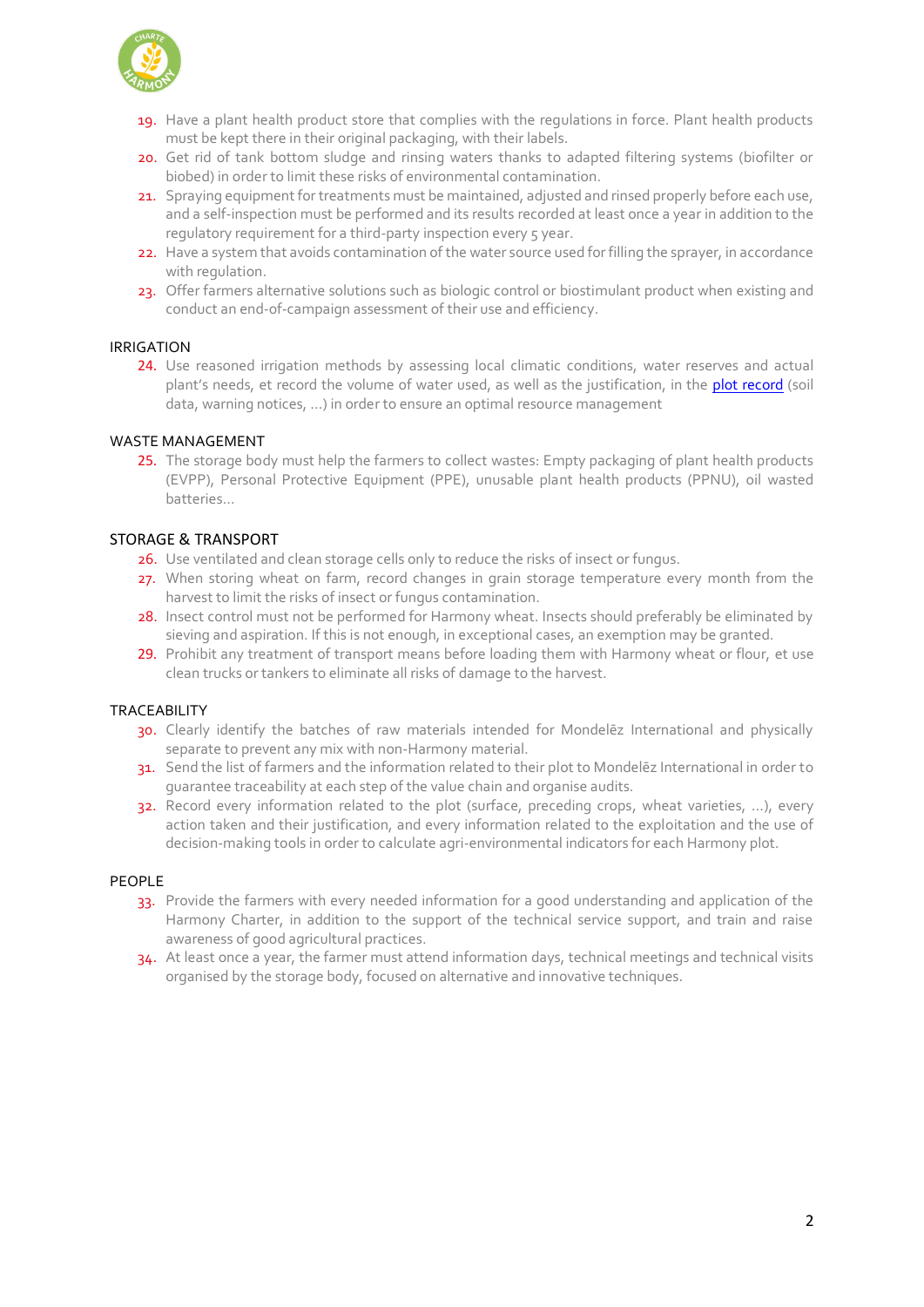

# <span id="page-2-3"></span><span id="page-2-1"></span>**GLOSSARY**

- <span id="page-2-0"></span>Preceding crops: The preceding crop is, as its name suggest, the crop preceding the Harmony wheat. Choosing a plot according to its preceding crop may allow to reduce the development of diseases (as some preceding crops can leave contaminated residues in the soil).
- **Soil preparation:** We call soil preparation the action of preparing a plot before sowing. There are different ways to prepare the soil, here are some examples: tillage which consists in overturning the soil quite deeply, ploughing in which is a less deep tillage, or non-tillage. These several actions can have impacts on soil biodiversity or the presence of residues from the preceding crop.
- **Fusarium:** Fusarium is a disease which affects mostly cereals such as wheat. It comes from a fungus called fusarium which is able to cause grain decay, and thus a partial loss of the harvest. Some are also able to produce mycotoxins, pathogens whose threshold is regulated. Several factors can influence the presence of this disease, such as more or-less resistant wheat variety, the preceding crop, the soil preparation and the climatic conditions.
- <span id="page-2-2"></span>Local biodiversity: The word biodiversity comes from the contraction between Bio (life) and Diversity. Thus, it stands for all the living beings. We speak of local or ordinary biodiversity to refer to all the species we live next to, but that we do not necessarily notice, such as bees, butterflies, birds… still these species provide us with essential services such as the production of fruits and vegetables that we eat every day.
- Pollinator insect: A pollinator insect is an insect (bee, butterfly, bumblebee...) which will get covered unwittingly by pollen when landing on a flower and will drop when landing on another flower: that is the principle of pollination. This pollen will allow the fecundation of an egg, and then the formation of a fruit containing seeds. Accord to a study led by INRA, more than a third of what we eat depends directly on pollinator insects. This dependence concerns many fruits and vegetables, such as tomatoes, watermelons, strawberries, zucchinis, cocoa…
- <span id="page-2-5"></span><span id="page-2-4"></span>- **Inter-season crop:** The inter-season crops are planted between two cultures when the soil is not used in order to prevent from letting it uncovered during winter. They have many interests: nitrate trap, erosion control, weed presence or biodiversity preservation: the inter-season crops are shelters for partridges, hares, as well as source of food for pollinator insects which need it to get ready for winter.
- <span id="page-2-6"></span>- **Direct sowing under cover:** Direct sowing under cover is a type of sowing without tillage, done by sowing as a vegetal cover is still present on the plot.
- **Provisional Manuring Plan:** The manuring plan is a document made at the beginning of each campaign. Is sums up the needs of every plot of the farm, and the way these needs will be covered to adjust the inputs to the plant exact needs. It is a tool used to reason fertilisation.
- <span id="page-2-7"></span>- **Micropollutants:** Micropollutants are polluting substances (mineral, biological, organic…) that may be present in the soil and from a certain rate cause a pollution of the soil or the water. Their levels are thus regulated
- **Phytosanitary treatments:** Phytosanitary treatments include all the treatments applied on a culture to protect it. Each treatment has a specific target, for instance, insecticides against insect pests, fungicides against fungus, or herbicides against weeds.